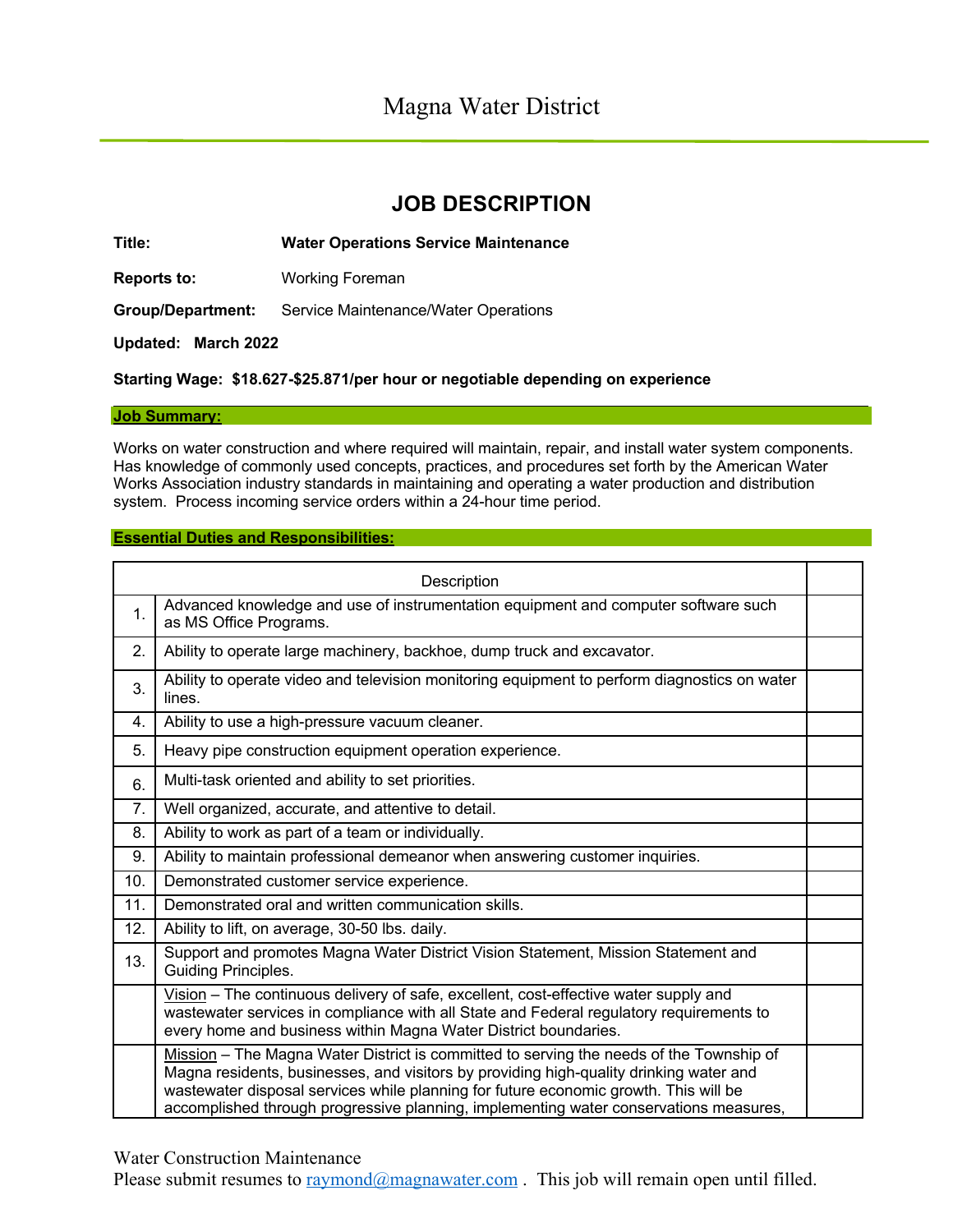| safe-quarding public health and the environment, and providing for continuous process<br>improvements, advanced technologies, and cost efficiencies. This requires that we<br>establish, maintain, update, and protect our water system from contaminants, either natural<br>or as the result of industry; maintain and enhance long-term water resources through water<br>conservation programs using advanced technology available to the District for pristine water<br>quality and wastewater disposal services. It also requires that we accomplish this 24 hours<br>a day, 365 days a year. We are honored to serve our community and pursue this mission. |  |
|------------------------------------------------------------------------------------------------------------------------------------------------------------------------------------------------------------------------------------------------------------------------------------------------------------------------------------------------------------------------------------------------------------------------------------------------------------------------------------------------------------------------------------------------------------------------------------------------------------------------------------------------------------------|--|
| <b>Our Guiding Principles:</b>                                                                                                                                                                                                                                                                                                                                                                                                                                                                                                                                                                                                                                   |  |
| Value our customers, employees, vendors, engineering firms, and contractors.<br>Solicit and be open to their opinions, their concerns and their suggestions.                                                                                                                                                                                                                                                                                                                                                                                                                                                                                                     |  |
| Serve the Magna community efficiently and effectively in a manner which<br>$\bullet$<br>exceeds their expectations of hard work, empathy, and thoughtful consideration.                                                                                                                                                                                                                                                                                                                                                                                                                                                                                          |  |
| Create and foster a positive work environment where new ideas from employees<br>$\bullet$<br>are encouraged, listened to and acknowledged.                                                                                                                                                                                                                                                                                                                                                                                                                                                                                                                       |  |
| Foster open, clear and timely communication amount our workforce, stakeholders<br>$\bullet$<br>and customers by listening attentively, asking questions and interacting<br>appropriately.                                                                                                                                                                                                                                                                                                                                                                                                                                                                        |  |
| Protect the public interest, and through our actions, integrity and accountability<br>$\bullet$<br>maintain a strong foundation of trust with our community.                                                                                                                                                                                                                                                                                                                                                                                                                                                                                                     |  |
| Conduct ourselves in a safe and professional manner and take an active interest<br>$\bullet$<br>in the wellbeing of our community.                                                                                                                                                                                                                                                                                                                                                                                                                                                                                                                               |  |
| Treat everyone with dignity and respect.<br>$\bullet$                                                                                                                                                                                                                                                                                                                                                                                                                                                                                                                                                                                                            |  |
| Anticipate and be ready to adapt to future trends and needs.<br>$\bullet$                                                                                                                                                                                                                                                                                                                                                                                                                                                                                                                                                                                        |  |
| Maximize environmental, social and economic benefits, considering the short and<br>$\bullet$<br>long-term benefits and impacts of our decisions.                                                                                                                                                                                                                                                                                                                                                                                                                                                                                                                 |  |
| Be accountable for our actions and results, successes and failures.                                                                                                                                                                                                                                                                                                                                                                                                                                                                                                                                                                                              |  |
| Align our service and performance with the goals identified by the trustees, and<br>management.                                                                                                                                                                                                                                                                                                                                                                                                                                                                                                                                                                  |  |

### **General Qualification Requirements**

To perform this job successfully, an individual must be able to perform each essential duty satisfactorily. The requirements listed below are representative of the knowledge, skill, and/or ability required. The requirements of this position provide that the employee work in a safety sensitive manner and should carry out his/her duties as such.

### **Prior Work Experience:**

- Graduation from High School or G.E.D; and/or an equivalent combination of education and experience.
- Wastewater sampling and testing experience
- One year of water utility service maintenance experience or in a related field.
- Heavy pipe construction equipment operation experience.

# **Licenses, Certifications, Etc.:**

- Valid Utah Class D driver's license.
- Commercial Driver's License Class A tanker endorsement preferred, or to obtain the C.D.L within 90 days
- Water Operator Certification Grade I within one year.

# Water Construction Maintenance

Please submit resumes to  $\text{raymond}(\partial \text{magnawater.com})$ . This job will remain open until filled.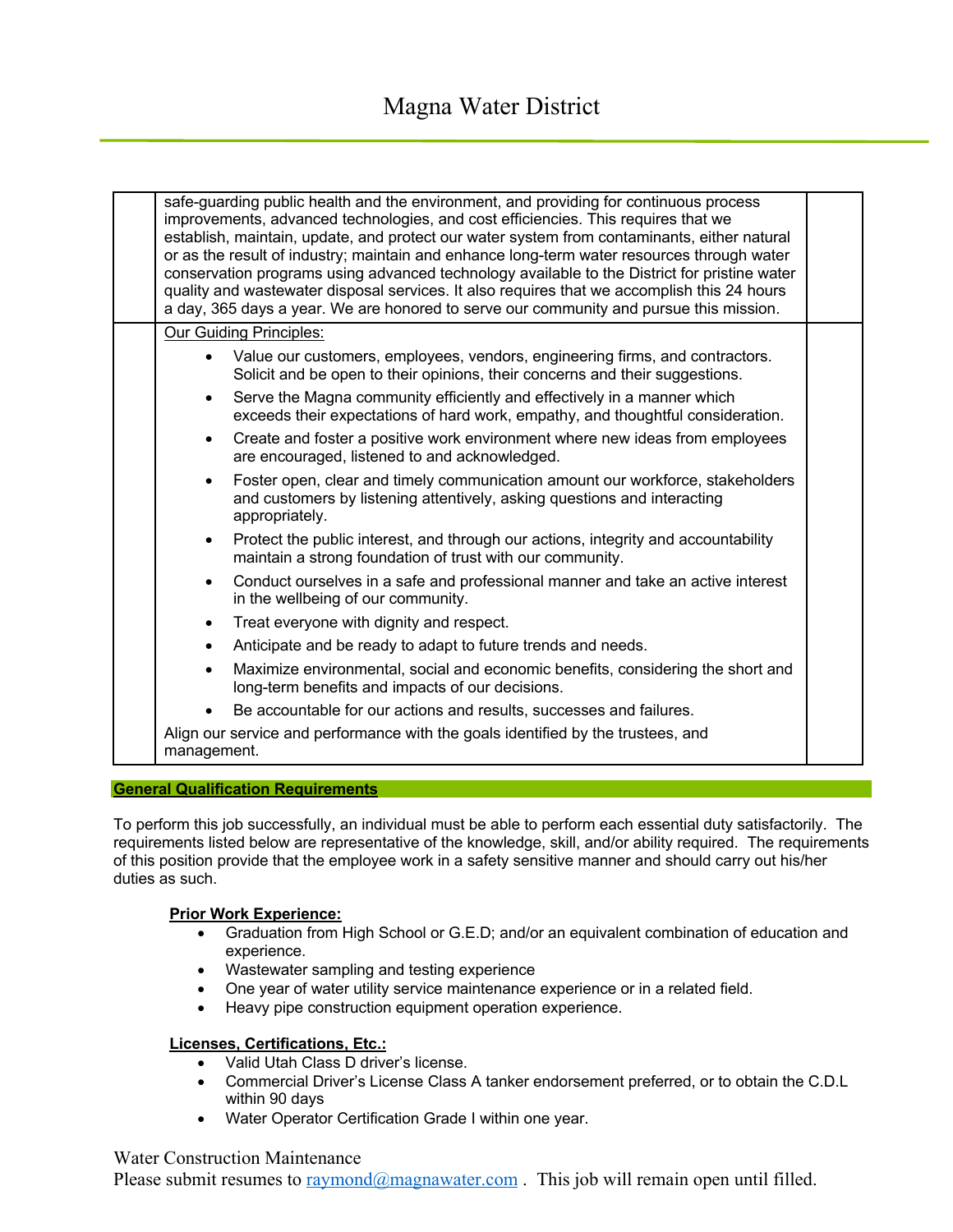- Water Operator Certification Grade II within two years.
- Water Operator Certification Grade III within four years.
- Water Operator Certification Grade IV within six years.

### **Background Knowledge:**

1. Requires a working knowledge of the District's products and services; knowledge of short-range technical plans; basic knowledge of overall strategic long-range plans.

**Performance Expectations:**

- 1. Must have the ability to plan, coordinate and implement the policies and procedures for the water division.
- 2. Must be able to make decisions of a significant nature impacting the water production and distribution maintenance and be able to meet the customer service responsibilities for this position.
- 3. Must demonstrate safety leadership by promoting and facilitating the safety of co-workers and the general public. Must perform all job tasks in compliance with MWD safety policies and procedures.

### **Physical Demands:**

The physical demands described here are representative of those that must be met by an employee to successfully perform the essential functions of this job.

- 1. Common dexterity is continuously required.
	- a. While performing the duties of this job, the employee is regularly required to: talk and hear.
	- b. The employee is frequently required to: sit or perform repetitive wrist, hand and/or finger movement.
	- c. The employee is occasionally required to: feel attributes of objects, grasp, push, stand, walk, drive, reach with arms or hands, stoop, kneel, crouch and crawl.
	- d. The employee must lift weight or exert force as follows:
	- e. Specific vision abilities include: Clarity of vision at 20 feet or more and 20 inches or less. Ability to adjust eye to bring an object into sharp focus.
- 2. Good working conditions within a safe environment. Frequent exposure to outdoor weather conditions. Frequent exposure to moderate noise, airborne particles, oils, toxic or caustic chemicals, vibration, wet or humid conditions, near moving mechanical parts, near street traffic or confined spaces.

### **Overall Effort and Work Location:**

- 1. Must be able to withstand daily mental strain and pressure. Must be flexible to adjust for constantly changing operations.
- 2. Work is generally performed during normal business hours. Must be able to work a predictable and consistent schedule with an occasional after-hours work may be required as determined by the changing circumstances. Must be on-call 24/7 to respond to District issues or emergencies. Occasional travel required both within and outside of the state to attend meetings or obtain training.

Please submit resumes to  $\text{raymond}(\partial \text{mag}_1)$  range . This job will remain open until filled.